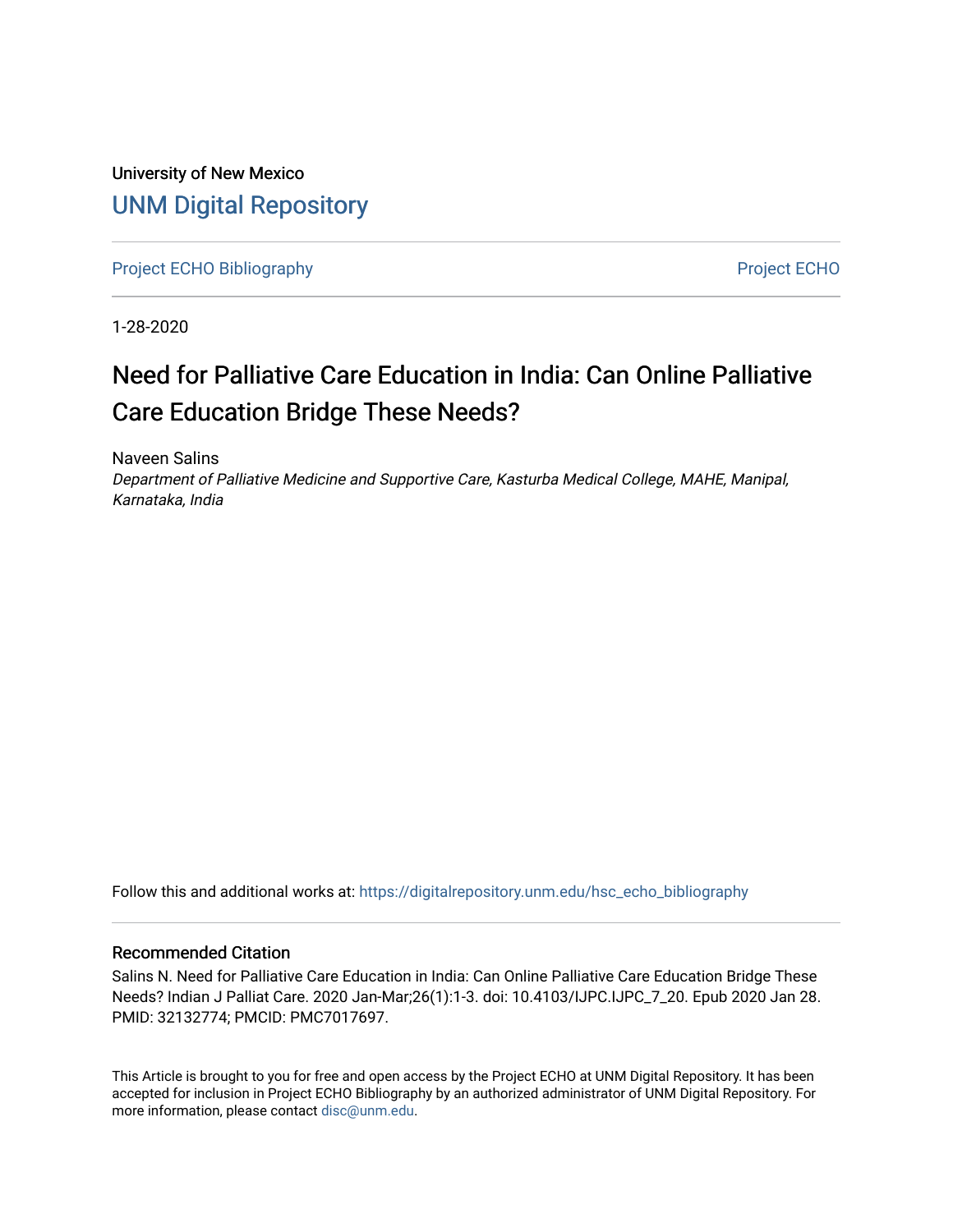



Indian J Palliat Care. 2020 Jan-Mar; 26(1): 1-3. Published online 2020 Jan 28. doi: 10.4103/IJPC.IJPC\_7\_20: 10.4103/IJPC.IJPC\_7\_20

# Need for Palliative Care Education in India: Can Online Palliative Care Education Bridge

# These Needs?

#### **Naveen Salins**

Department of Palliative Medicine and Supportive Care, Kasturba Medical College, MAHE, Manipal, Karnataka, India Address for correspondence: Dr. Naveen Salins, Department of Palliative Medicine and Supportive Care, Kasturba Medical College, MAHE, Manipal, Karnataka, India. E-mail: naveensalins@gmail.com

Received 2020 Jan 13; Accepted 2020 Jan 13.

Copyright: © 2020 Indian Journal of Palliative Care

This is an open access journal, and articles are distributed under the terms of the Creative Commons Attribution-NonCommercial-ShareAlike 4.0 License, which allows others to remix, tweak, and build upon the work non-commercially, as long as appropriate credit is given and the new creations are licensed under the identical terms.

#### **NEED FOR PALLIATIVE CARE EDUCATION IN INDIA**

According to the 2015 Quality of Death Index report, the palliative care provision in India is poor due to a low-demand and low-supply situation. $[1]$  Low demand is because both the public and health-care providers have limited knowledge about palliative care. In the last two decades, there have been many short and long palliative care training programs offered by many institutes across India. However, their penetration has been marginal and it has not contributed toward generalized sensitization of health-care providers on palliative care. Moreover, the 2014 Global Atlas of Palliative Care has shown that there is <1 trained palliative care physician for one million population in India.[2] Lack of sensitization and awareness about palliative care among the health-care providers has resulted in poor quality of life, higher health-care costs, and inappropriate treatment at the end of life. Therefore, there is a pressing need for mass palliative care sensitization of health-care providers.

A scoping search of Indian literature showed that there are only 11 studies that have explored the palliative care education need in India. In a study conducted at AIIMS Delhi among postgraduate students, out of 186 respondents, 56% had not received any basic training in palliative care. Nearly 81% of the respondents wanted palliative care education to be included in the undergraduate curriculum.[ $3$ ] In a similar study conducted among pediatric postgraduates at Chennai, out of 180 postgraduates studied, 88% had never received any training in any aspect of palliative care. [ $4$ ] In another study conducted among the medical students, only 9.2% of the students were aware about palliative care.  $[5]$  A similar study conducted among all health-care undergraduate students showed awareness of only  $11\%$ . [6] These findings were corroborated by two studies which showed low incidence of palliative care awareness among pharmacy and nursing students.  $[7,8]$  The two studies conducted at Mumbai showed poor palliative care awareness among primary health-care providers, and they significantly lacked skills and knowledge to provide palliative care.[9,10]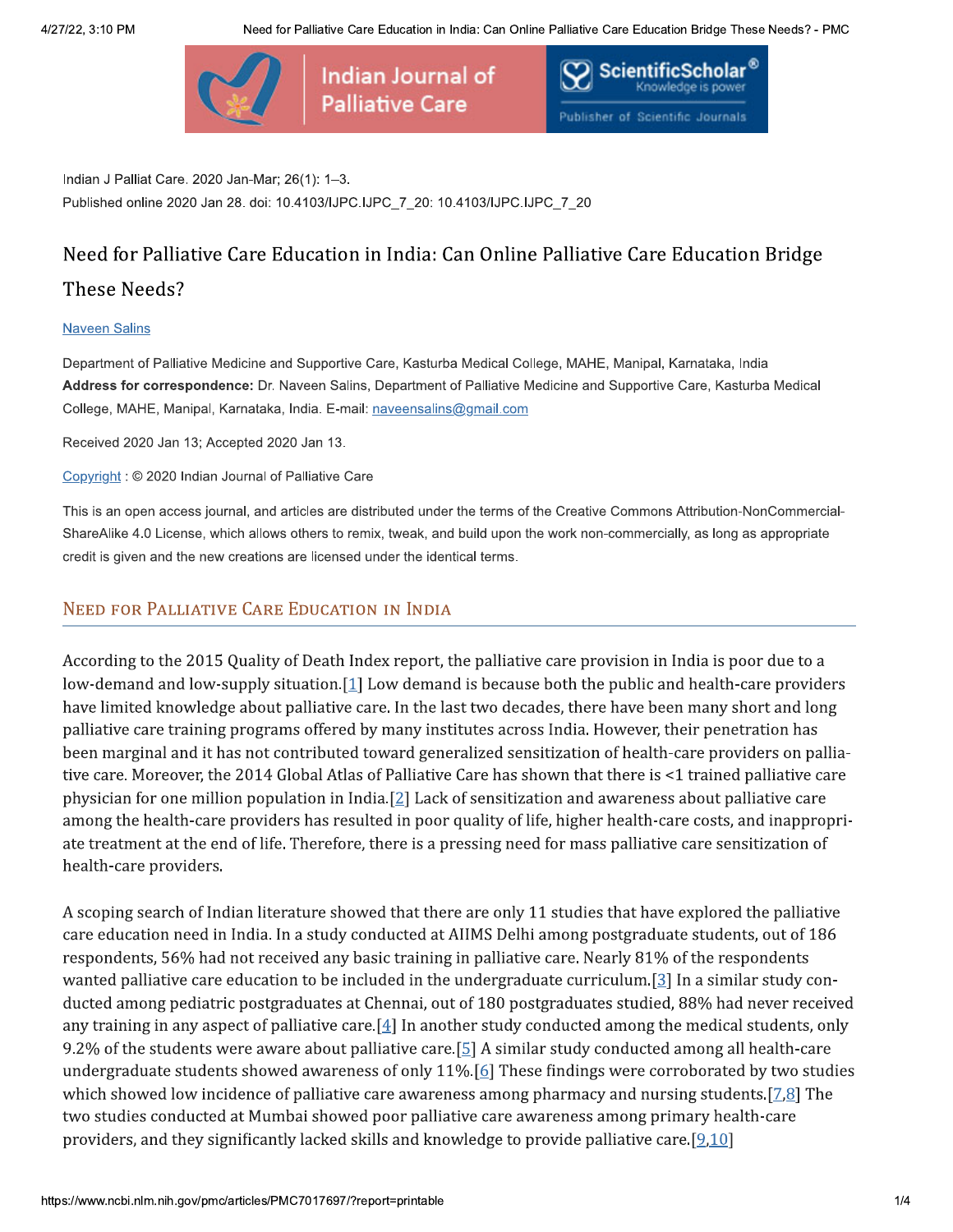### ONLINE PALLIATIVE CARE EDUCATION PLATFORMS AVAILABLE IN INDIA

A survey conducted in India about the acceptance of online palliative care education in India showed that 89% responded affirmatively for online learning.  $[11]$  A few online platforms in India that provide online palliative care education are listed below.

- 1. The 3-month online course offered by the British Medical Journal provides interactive online palliative care education content. It has modules covering the principles of palliative care, symptoms, communication, geriatric and pediatric palliative care, noncancer palliative care, end-of-life care, etc., The participants have to undergo formative and summative assessment and receive a course completion certificate. The Narotam Sekhsaria Foundation has funded this initiative
- 2. The palliative care mobile application "PalliKare" is designed by Karunashraya, Bangalore Hospice Trust. It is a free-to-download and use application available both in Android and iOS platforms. It is especially useful for doctors and nurses with limited knowledge or experience in palliative care, especially for those practicing in rural and remote settings. The application is designed for India that takes into account the medications available in India and their cost and nonpharmacological interventions that can be accessed in India
- 3. The e-cancer India palliative care modules were developed jointly by Karunashraya Bangalore Hospice Trust, Cardiff University, and e-cancer. There are 21 modules on various aspects of palliative care in the form of both text and video versions created by various palliative care experts from India. These are interactive videos with case-based discussion, which are available freely for the Indian health-care providers from the e-cancer website
- 4. The Extension for Community Health Care Outcomes (ECHO) platform is another online palliative care education platform for India. The 1<sup>st</sup> ECHO course in the field of palliative care in India was "Treat that Pain" which was conducted as two seasons by Pallium India. The theme was multimodal pain management. The objective was to share the knowledge and experience of experts in the field and to facilitate good clinical practices. The topics were pathophysiology of chronic persistent pain; neuropathic and difficult pains; pharmacological management; and the rational and safe use of the WHO analgesic ladder, including stocking and dispensing of opioids, physical therapies, interventional techniques, and psychological aspects of managing pain
- 5. EQuIP-India is an ECHO-style Quality Improvement (QI) online training program offered to selected teams from oncology or palliative care institutions, enabling their capacity to lead OI projects within their chosen areas of patient care, for example, improving access to care, ensuring adherence to treatment, implementing standards, bringing efficiency in the workflow, incorporating pain policy, and facilitating earlier discharge. The EQuIP India is a project-based experiential learning conducted by the Stanford Medicine and QI-Hub India, based at the National Cancer Grid (NCG), India
- 6. The Project ECHO Protection and Preservation Committee is the first ECHO on pediatric palliative care in the world hosted by the joint collaboration of a local nongovernmental organization (NGO) from Hyderabad, Pain Relief and Palliative Care Society, and an international NGO, Two Worlds Cancer Collaboration. The ECHO is a virtual platform that facilitates sharing knowledge, experiences, and challenges of pediatric palliative care between those practicing it and those who want to do more of it in their present work scope. It allows real-time discussion, which is valuable considering the global expertise shared by the speakers from all over the world and translating it to appropriate cultural and regional subtext by the participants. Access to video recordings, learning points, and related resources makes it more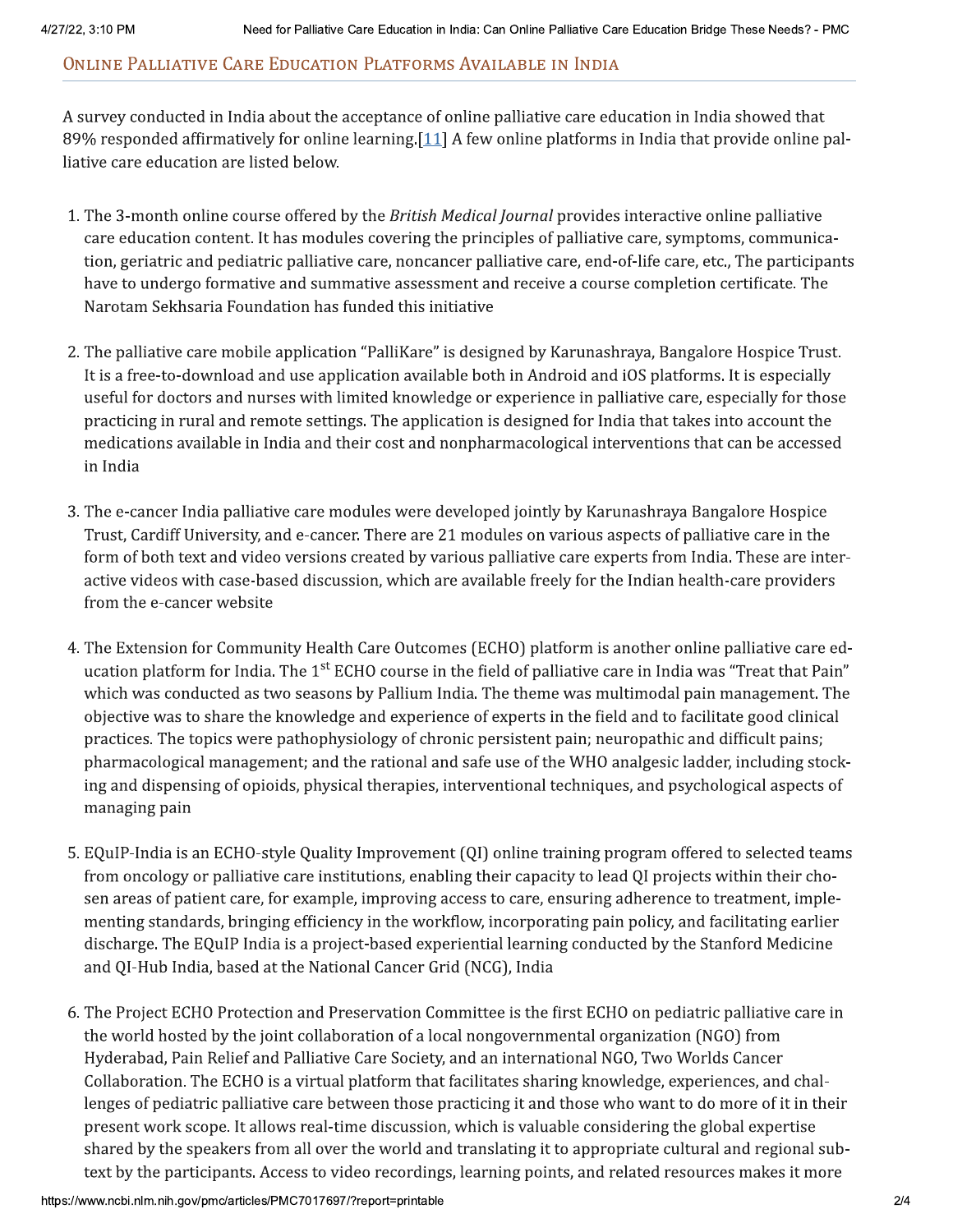than "just a one-time session," and these resources are available in the web for future access. Apart from pediatric palliative care, there were other ECHO online palliative care programs such as renal supportive care

7. Palliative Care Always - India - is an online, free-access, self-paced, high-quality Stanford Certificate Course for health-care practitioners, patients, and caregivers with a global as well as Indian perspective on palliative care. It is an initiative by the NCG, India, in collaboration with Stanford Medicine. The topics are covered through evaluated modules on symptom management, effective communication, psycho-social support, expressions of empathy, transitions in goals of care, shared decision-making, and end-of-life care. The special section – "Focus on India" – put together by a team from the NCG deals with the cultural nuances, family dynamics, policies, and systems influencing palliative care practices in India.

# CAN ONLINE PALLIATIVE CARE EDUCATION BRIDGE THESE NEEDS?

Palliative care education is divided into specialist education, generalist education, and palliative approach. Specialist education includes longer courses where the provider solely practices the specialty and can address complex palliative care needs of the patients. The generalist education includes short courses which will enable the specialists or general practitioners to practice palliative care alongside their primary specialty or general practice. They see patients with less complex needs and act as a liaison between the specialists and other health-care providers. The palliative approach is where all the health-care providers dealing with chronic and life-limiting conditions should have basic palliative care skills, understand the principles of palliative care, and apply it in their practice. The online palliative care education would help in achieving a palliative care approach in a large population of health-care providers quickly and efficiently.

The potential advantages of an online education program are access, convenience, and ease of learning in a phased manner. However, the downside is the lack of supervision and clinical mentorship for a beginner can be challenging. Moreover, the content has to be standardized, peer reviewed, and presented in an interactive manner to facilitate learning. Although the online education platform can provide a theoretical knowledge, it has to be complemented by hands-on training. The online palliative care education may facilitate mass sensitization and awareness about palliative care. However, its translation into clinical practice without hands-on training will be challenging.

## Acknowledgment

I acknowledge and thank Dr. Nagesh Simha, Dr. Nandini Vallath, and Dr. Spandana Ravala for providing information on online palliative care education in India.

#### **REFERENCES**

1. The Economist Intelligence Unit. The 2015 Quality of Death Index: Ranking palliative Care Across the World. London: The Economist Intelligence Unit; 2015. p. 15.

2. Connor S, Bermedo MC. Global Atlas of Palliative Care at the End of Life. 2014

3. Patel A, Deo S, Bhatnagar S. A survey of medical professionals in an apex tertiary care hospital to assess awareness, interest, practices, and knowledge in palliative care: A descriptive cross-sectional study. Indian J Palliat Care. 2019;25:172-80. [PMCID: PMC6504741] [PubMed: 31114100]